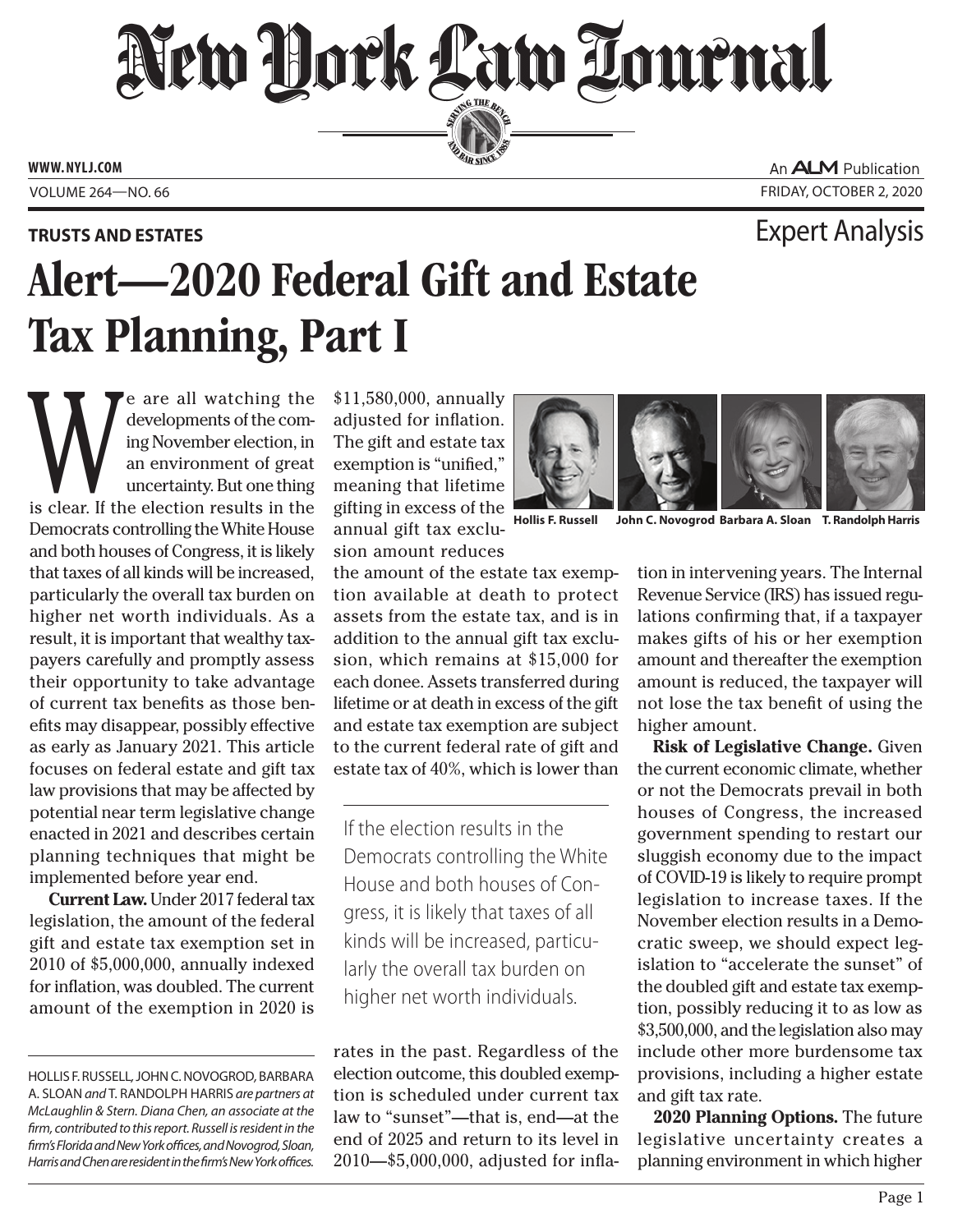net worth individuals should consider making substantial gifts before the end of 2020—either outright or in trust—for the ultimate benefit of their children and other family members. For those with children, gifts made to long-term trusts designed to last longer than the lives of their children and beyond, such as the "dynasty" trust described below, allow assets to pass to subsequent generations free of estate tax otherwise imposed at each generation—using the generation-skipping transfer (GST) tax exemption, currently \$11,580,000 in 2020 and subject to the same potential early sunset/reduction issues as the gift and estate tax exemption. Whether outright or in trust, gifts should be completed before 2021 to avoid the risk that the estate and gift tax and GST tax benefits may be substantially reduced by future tax legislation that could have a retroactive effective date as early as January 2021. Because these gifts might otherwise not be made before death, trusts may be structured to provide some control over the gifted funds, which for some donors may be preferable to outright gifting. Alternatively, control over an outright gift may be achieved through creation of an entity, such as a limited liability company (LLC), as described below. As appropriate, a trust and LLC structure may allow the donor to act as investment advisor of the gifted funds without risk of adverse tax consequences.

**Dynasty Trust.** For gifts made in trust for children or grandchildren, an irrevocable long-term trust, sometimes known as a "dynasty" trust, may be created with flexibility in the terms of the trust to address changes that may occur over time. An independent trustee typically is preferable but not required, and a family member may act as trustee. The trust grantor may retain authority to change trustees, and the trust terms may permit lending of trust monies to the grantor. Other options to provide for flexibility may include, for example, giving a beneficiary the right to designate which of his or her descendants will be beneficiaries following his or her death, authorizing the trustee to modify certain of the trust terms in the future, and permitting the trustee to add beneficiaries, such as charities or spouses of beneficiaries. The long-term potential impact of the federal GST tax for larger trusts may be reduced through use of the taxpayer's GST exemption. Among a myriad of trust funding options, a dynasty trust may be designed to hold life insurance for a grantor who wishes for the trust to acquire substantial coverage with an up-front premium payment structure (subject to the modified endowment contract rules) for 2020 gift planning purposes.

**SLAT.** In the case of a married couple, one spouse may create a trust for the lifetime benefit of the other spouse (sometimes known as a spousal lifetime access trust or SLAT) which, after the beneficiary spouse's death, may continue as a dynasty trust for the benefit of descendants (and also possibly including the transferor spouse). For maximum tax benefit, if a couple's overall net worth supports the creation of only one SLAT, then only one of the spouses should create and fund it with assets having a value up to the current federal gift and estate tax exemption. In the event that the couple has sufficient assets for each spouse to create a SLAT, a special rule, the "reciprocal trust rule," will require that the two SLATs have meaningful differences between the trust provisions in each of them. If properly structured, a SLAT could be funded with the gift of a personal residence, which is particularly useful when liquid assets are insufficient to use up the exemption.

**LLC.** An entity, such as an LLC, may be created and used for gifting to fam-

ily members or trusts for their benefit. To avoid adverse tax consequences, however, the donor may not retain direct control over the LLC assets, so a family member or an independent person should serve as the manager of the LLC. The manager has control over distributions from the LLC to its members. Out of an abundance of caution, the donor should not retain any equity interest in the LLC. Where appropriate, making gifts of interests in an LLC provides an opportunity to "leverage" the gift and estate tax exemption through valuation discounts, which are generally applicable to value gifts of nonmarketable, non-voting LLC membership interests.

This is Part 1 of a two-part article and has addressed the current federal gift and estate tax law provisions, the risk for legislative change to those provisions and certain planning opportunities that may be significantly less advantageous in 2021 to make gifts using a "dynasty" trust, a SLAT, or LLC structure. Part 2 will address additional planning techniques and considerations, such as the selection of assets to gift, the use of a grantor trust and/or self-settled trust, state estate and gift tax law provisions and other potential changes to federal law.

Reprinted with permission from the October 2, 2020 edition of the NEW YORK LAW JOURNAL © 2020 ALM Media Properties, LLC. All rights reserved. Further duplication without permission is prohibited. For information, contact 877-257-3382 or reprints@alm.com. # NYLJ-10082020-462853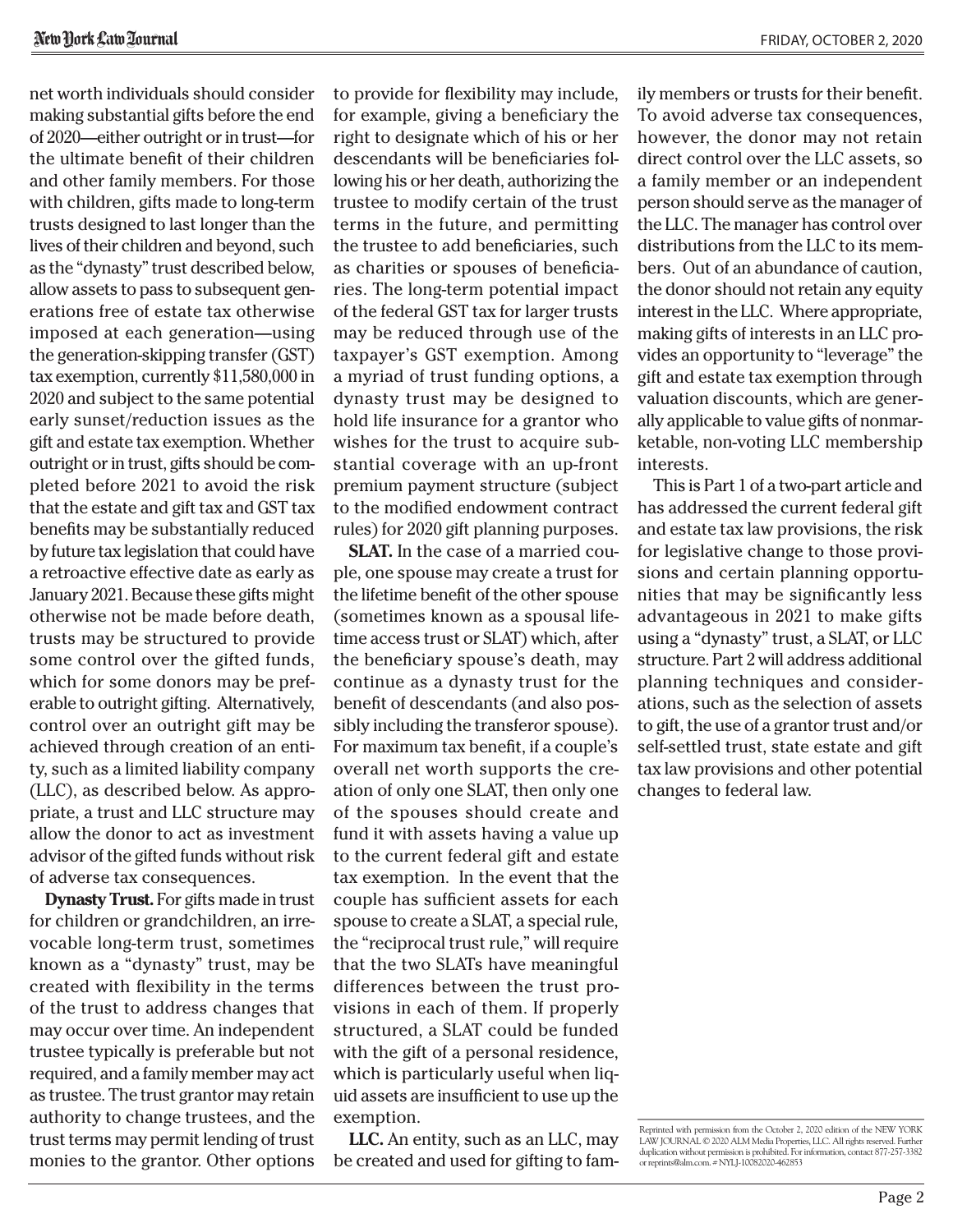New Hork Law Lournal SERVING THE BEN

**ED BAR SINCE 188** 

**www. NYLJ.com**

An **ALM** Publication October 15, 2020

### 2020 Federal Tax and Gift Planning, Part 2 **Trusts and Estates** Expert Analysis

In Part 1 of this two-part series, we addressed the current federal gift and estate tax law provisions, the risk for legislative change to those provisions and certain planning opportunities that may be significantly n Part 1 of this two-part series, we addressed the current federal gift and estate tax law provisions, the risk for legislative change to those provisions and certain planning less advantageous in 2021 to make gifts using a "dynasty" trust, a "SLAT," or an LLC structure and was published in the previous issue. Part 2 addresses additional planning techniques and considerations, such as the selection of assets to gift, the use of a grantor trust and/or self-settled trust, state estate and gift tax law provisions and other potential changes to federal law to be considered by taxpayers in 2020.

**Selection of Appropriate Assets to Gift.** In general, donees receive the same basis—known as carry-over basis—in gifted assets as the donor had in them (whether the gift is made in trust or outright). As a result, in the event that the donee then sells the gifted asset, the donee will pay tax on any capital gain in the asset just as the donor would have had to do. Alternatively, assets owned at death receive an adjustment in basis to make it equal to the fair market value of the asset on date of death. This permits the beneficiary of an estate to sell the bequeathed asset without recognition

Hollis F. Russell*,* JohnC. Novogrod*,* Barbara A. Sloan *and* T. Randolph Harris *are partners at McLaughlin & Stern. Diana Chen, an associate at the firm, contributed to this report. Russell is resident in the firm's Florida and New York offices, and Novogrod, Sloan, Harris and Chen are resident in the firm's New York offices.*

of gain in the value of the asset that occurred prior to the decedent's death. This difference in treatment of an asset's basis requires that basis should be taken

into account in selecting which assets to gift—although part of the calculus should be the possibility of future law change (one of many in additional proposed changes—see below) that would apply carry-over basis to inherited assets. To minimize capital gain tax, gifts should be made of high tax basis assets and low basis assets should be retained by the donor so that the appreciation in these assets would under current law escape capital gain taxation following the donor's death. In addition, assets that are likely to appreciate in value are often the best candidates for gifting so that the future value appreciation is not subject to gift or estate tax in the donor's estate. **Use of Grantor Trust.** Almost every trust created during the grantor's life for estate planning purposes can be structured as a "grantor trust" for income tax purposes which enhances the gift and estate tax advantages of the trust. A grantor trust treats the grantor as the owner of the assets of the trust for income tax purposes, but not for gift and estate tax purposes. As a result, the grantor is required to personally pay the income tax attributable to trust income—without having to treat such



**Hollis F. Russell John C. Novogrod Barbara A. Sloan T. Randolph Harris**

tax payments as additional gifts. Grantor trust status also permits the grantor to buy and sell assets from or to the trust without recognition of capital gain on the transaction. This flexibility can be useful to permit gifts of low basis assets to a grantor trust with the intention that the grantor will be able to reacquire them prior to death so that, under current law, their basis may be stepped up to fair market value at the grantor's death. A caveat, however, is to take into account in the calculus that changes to the grantor trust rules have been proposed that might restrict their advantageous treatment for future income tax years for example, to restrict or eliminate the long-term ability for the grantor to buy low basis assets gifted to trusts in 2020 without capital gain recognition in a future tax year.

**Self-Settled Trust.** For the more aggressive taxpayer who would like to create a trust but also maintain access to the trust funds, an option to consider is for the trust to be created in a state with a "self-settled" trust law—such as Delaware—so as to allow for the grantor to be included as a discretionary trust beneficiary. For this strategy to be